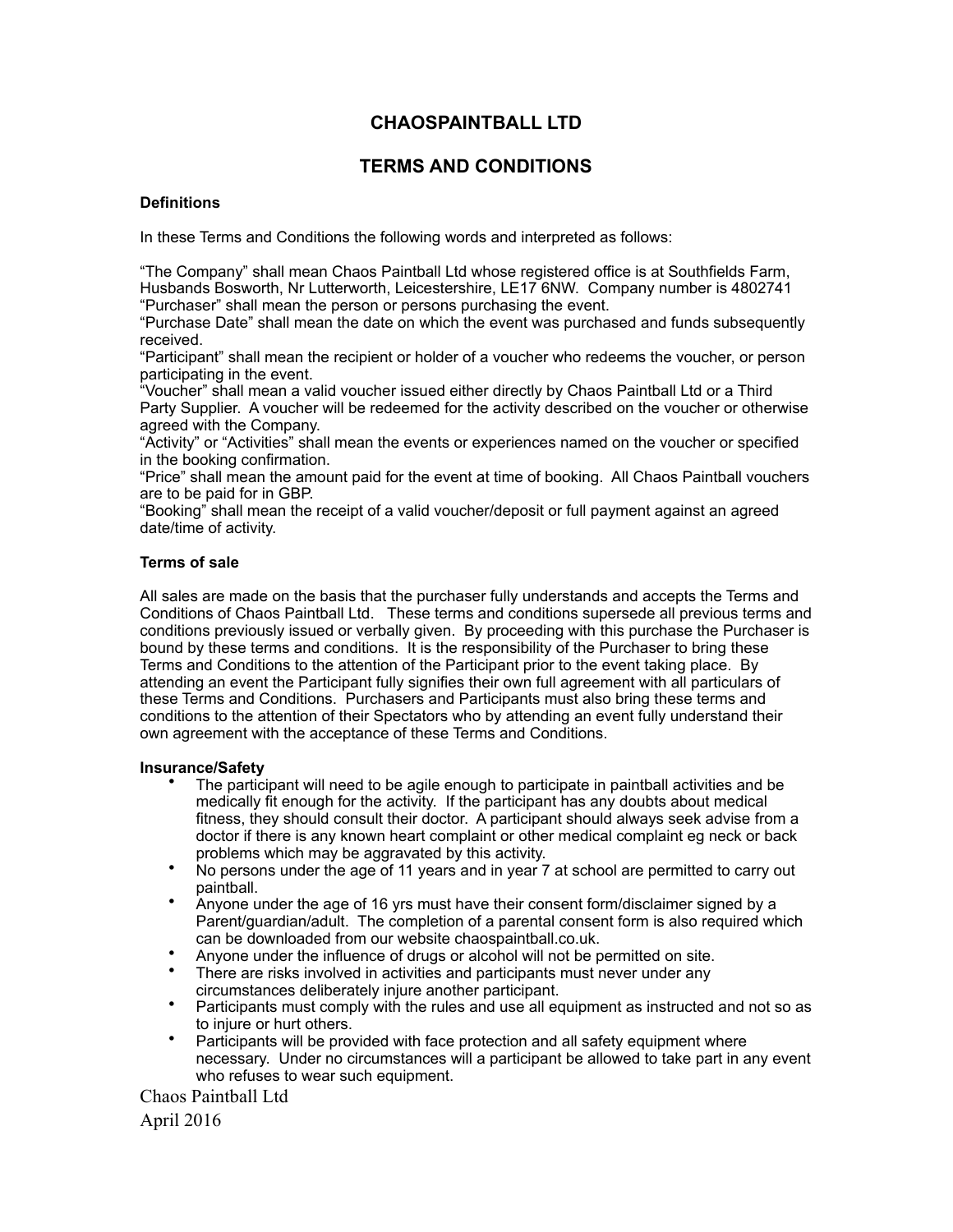- Participants will be requested to leave that event if their behaviour is deemed to be a danger to themselves or others or is deemed otherwise inappropriate.
- The Company may require anyone attending an event who is deemed by the Company to have damaged equipment or property through willfully ignoring safety or other instructions given to them by staff or through deliberate vandalism to make full payment to the company for any subsequent repairs deemed to have arisen from their actions and within 30 days of receiving notification of the assessed costs.
- All participants will be requested to sign a disclaimer before taking part in any activity. Failure to complete a disclaimer will unfortunately mean non participation of the event.

# **Special Offers and promotions**

Discount codes are issued subject to availability and can be withdrawn without notice at any time. Chaos Paintball reserves the right to stop discount codes being used against specific products. Only one discount may be used per order and these cannot be used against exchanges, extensions, delivery, gift packs or any other facility provided by Chaos Paintball Ltd. Discounts are non transferable and can not be used in conjunction with any other offer or added to any existing booking. Voucher codes must be mentioned at time of booking and not thereafter. Promotions are open to everyone except employees and their families, agents or anyone professionally associated with Chaos Paintball. Chaos Paintball reserve the right to restrict the expiry date of any discount.

# **Competition Prizes, Tangibles, Promotional and Personalised Products**

How to enter each competition will be clearly explained within the completion and will include a closing date (where applicable).

Should any proof of purchase be required an explanation of the free entry route will be provided. The minimum number and nature of any prizes will be displayed within the competition. No cash alternatives, exchanges, transfers or extensions can be given instead of any prize.

All prizes are subject to our normal terms and conditions and particular note should be made to seasonal availability/location/age/weight restrictions etc.

Unless stated there shall be no limit on the number of entries per person.

Competitions are open to everyone except employees and their families of Chaos Paintball, agents or anyone professionally associated.

Winners will be notified by telephone, email or letter within 7 days of the competition closing. The winner's details will be made available upon written request.

A panel of judges will be appointed to select an overall winner.

The copyright of any entries, inc photographs will become the property of Chaos Paintball and may be used in future promotion publicity.

## **Weather**

All of the Company's activities are weather dependent and operate all year round.

The company reserves the right to cancel, postpone or curtail an event due to severe or extreme weather conditions in the interest of safety. Should an event be cancelled by the Company alternative bookings will be arranged. The Company will not be liable for any costs such as travel or accommodation incurred by the participants in such circumstances.

#### **Non attendance and changes to a booking**

At least 10 days notice of the event must be given to change the date of booking. Where a change is given within the 10 days of the event the booking can not be changed. Should a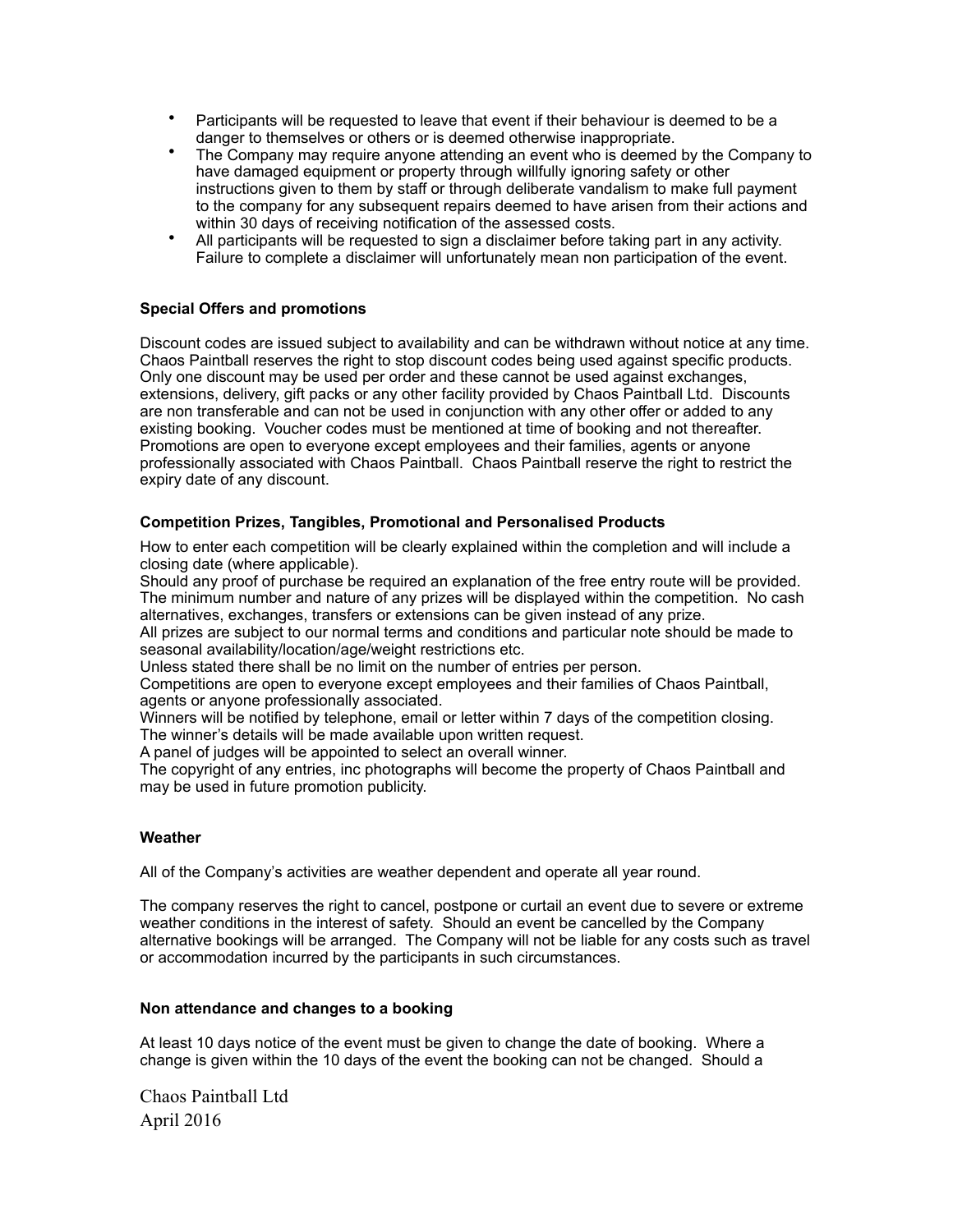participant then fail to attend the pre-booked session the deposit fee paid will be non-refundable. Postponements made more than 10 days prior to the event will be subject to a 10% rebooking fee. There is no refund with respect to non-attendance on the day or reductions in group size prior to the event once the deposit has been paid.

#### **Spectators**

Due to the diverse nature of other activities it is not always possible to allow spectators at these events.

#### **Footwear and clothing**

Participants must bring and wear clothes suitable for outdoor use. The Company shall provide all safety equipment and coveralls where necessary. Participants must wear sensible footwear and gloves for outdoor events.

#### **Changes to Activities**

The Company reserves the right to discontinue or alter an Activity without notice in the interests of commerce or safety. Purchasers or Participants affected will be offered similar alternative activities.

## **Event Descriptions**

The Company endeavour to give accurate and detailed information about it's activities. There may be reason to change the exact arrangements on the day. These descriptions should therefore be taken as a guide only. Photographs and pictures used are illustrative and used as an indication only. Any session lengths displayed for each event are approximate.

All bookings made for any activity are subject to these terms and conditions.

## **Making a booking**

A booking is only valid if full payment of the deposit for the event has been received by the Company in advance of the event being due to take place. A deposit £10pp is due within 7 days of making a provisional booking and the final balance is then due on the day of the event. If the event is taking place in less than 2 weeks then the deposit amount becomes due 7 days prior to the event. Events will take place at the venue notified to the Purchaser at the time of Booking except where subsequent circumstances necessitate alteration. Where possible, the Company will provide reasonable notice of any such alteration to the Purchaser. The Purchaser once so notified by the Company will be specifically responsible for notifying all attending Participants and Spectators of such alterations.

## **Purchase of Vouchers**

Vouchers are purchased directly from the Company. The Company gift vouchers are valid for a full 12 months. A voucher may be expected to be valid if it will still be in date and otherwise unexpired on the date agreed with the Company for the event to take place and has been paid for in full and associated costs have been met in full and has not been previously redeemed. Voucher participants who attend an event without first supplying a valid voucher on or before the date of the event shall be liable to make a full payment to the Company for their place on the event at the time of their attendance. A refund less £5 admin fee will be given upon receipt of a valid voucher received within 7 days of the event.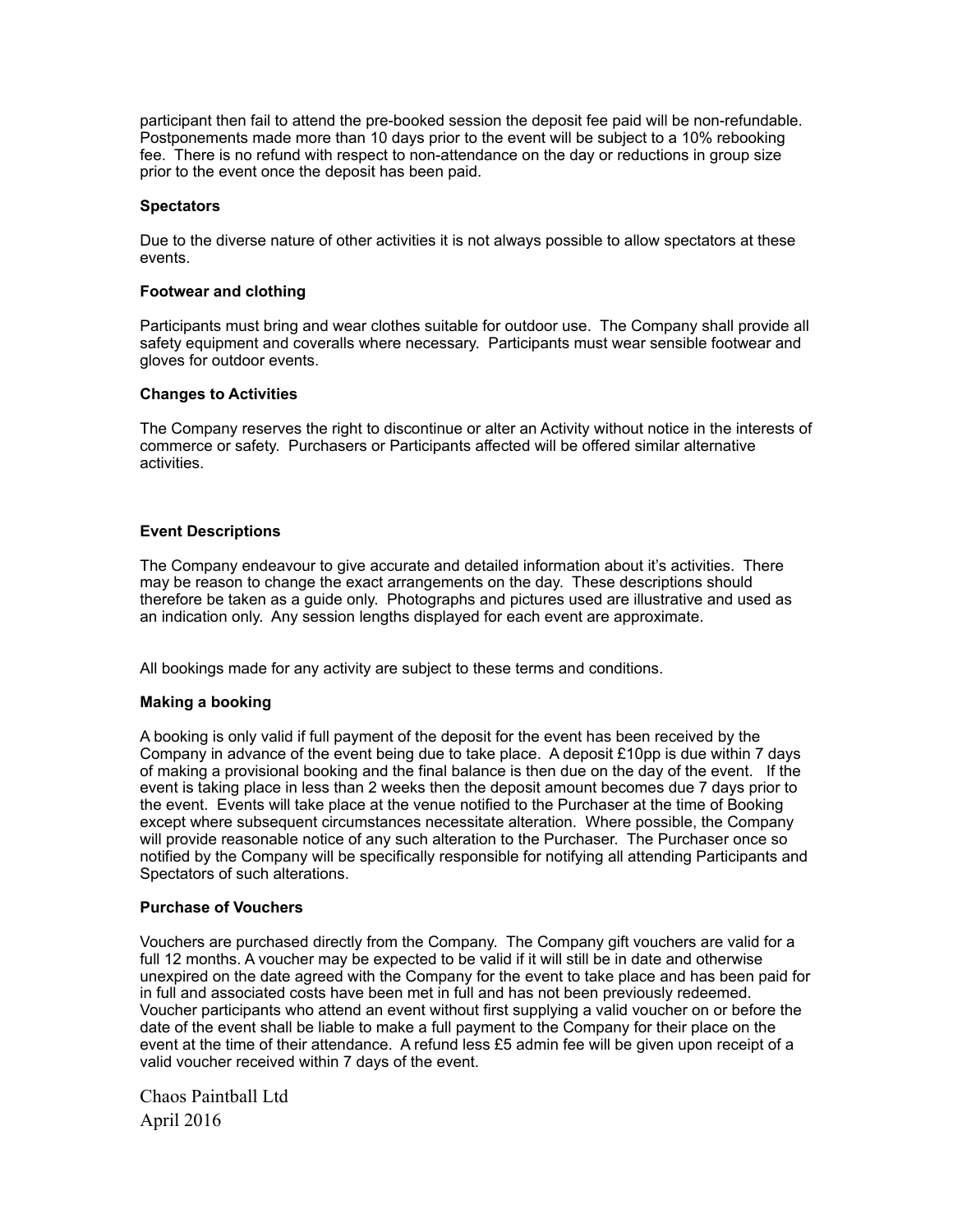The price of vouchers are correct at the time of advertising but the Company reserves the right to change Prices without notice subject only to advising the Purchaser on the new price at the time of purchase. A purchase is only valid if the full purchase price has been received by the Company.

Vouchers purchased from the Company that have not expired may be extended for an additional 6 months by returning them to the Company together with a fee equal to the difference between the price purchased for the voucher and the current fee plus a £20 admin fee per voucher. The Company aims to process all requests for vouchers within 3 working days following receipt of full payment. All vouchers are posted by first class mail using Royal Mail Delivery service. Delivery of vouchers can be expected within 5 working days of their purchase but the Company shall not be bound to meet these delivery times.

Once the Purchaser has purchased a Company gift voucher they will become subject to these terms and conditions and are expected to communicate these terms and conditions to the participant and any spectators.

# **Refunds**

The Company in accordance with the legislation of distance selling shall offer purchasers who purchase with a credit card or via the checkout a cooling off period of 7 working days in which to exercise their right to cancel a purchase and gain a refund. All notifications to cancel a purchase must be made in writing within the 7 working days either to the Company's registered address (see above) or by email to **cpsales@chaospaintball.co.uk**. The request must include the Purchasers name, address, telephone number, voucher number and the date on which the purchase was made. If a voucher was issued before the notification is received by the Company the Purchaser must also return the voucher as part of this agreement. Upon receipt of a valid request to cancel the Company undertakes to refund the request within 30 days of receipt of all necessary information/voucher. The refund shall not exceed the amount paid. Refunds will only be made in the method of which the payment was made ie credit card, Google checkout etc. The Company will not honour or make any refund in respect of a Voucher that has expired. Vouchers supplied by the Company are not refundable outside of this cooling off period.

## **Bookings**

All events must be pre-booked with the Company. No guarantee can be made to providing a particular date/time and all events are subject to availability. Bookings are made on a first come first served basis. The Company will respond by providing written confirmation of the booking.

## **Privacy Policy & Mailings**

Chaos Paintball Ltd will never give, lease, sell or otherwise disclose your personal information to a third party. Any information that you provide Chaos Paintball Ltd will be held with the utmost care and will not be used in ways to which you have not consented. The information provided allows us to provide you with personalized service and correspond with you separately. By ticking the box on the disclaimer provides your agreement for us to use your contact details to provide email newsletters, mail shots etc which are issued directly by the company. If you wish to unsubscribe from our mailing list please email [cpsales@chaospaintball.co.uk](mailto:cpsales@chaospaintball.co.uk) and you will be unsubscribed immediately.

## **Queries**